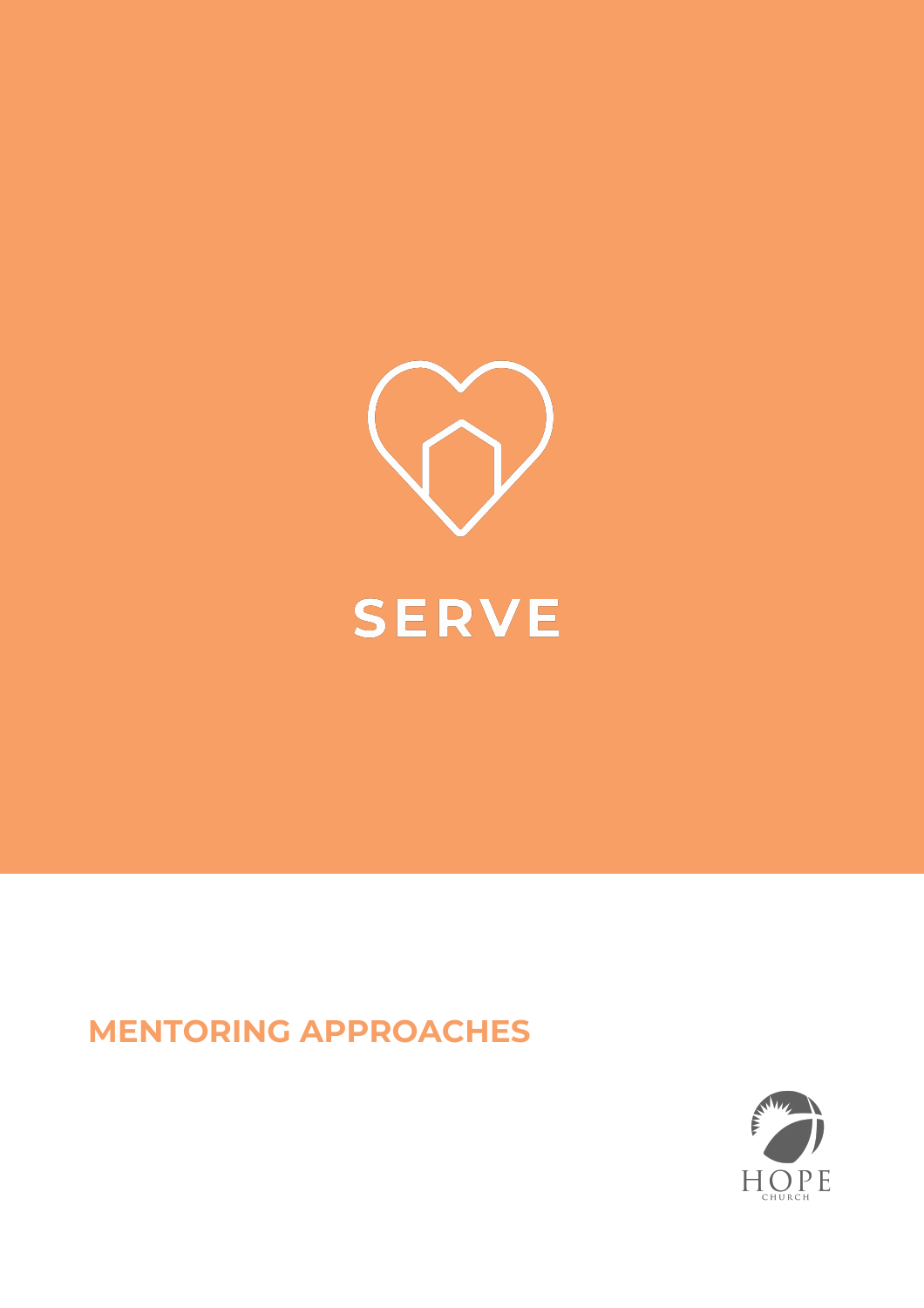We desire to be effective in our growth as a disciple and disciple-maker. After all, it is Jesus's Great Commission to us to make disciples!

The table below is a guide to our recommended approaches for effective mentoring sessions depending on our spiritual maturity and life stations. The mentors capacity also needs to be considered when working out the suitable approach.

**This table provides a guide to gain mutuality and agreement in how mentoring will be approached for the year.** It's a guide to help us be effective, not to limit our approach. Relationships are dynamic, and mentoring sessions are simply a key part of a larger mentoring relationship in life.

| <b>Purpose</b>                    | <b>Growth as a disciple and disciple-maker</b>                                                                                                                                                                                                                                                                                                                                                 |                                                                                                                                                                                                                                                             |                                                                                                                                                                                                                                       |  |  |
|-----------------------------------|------------------------------------------------------------------------------------------------------------------------------------------------------------------------------------------------------------------------------------------------------------------------------------------------------------------------------------------------------------------------------------------------|-------------------------------------------------------------------------------------------------------------------------------------------------------------------------------------------------------------------------------------------------------------|---------------------------------------------------------------------------------------------------------------------------------------------------------------------------------------------------------------------------------------|--|--|
| <b>Primary</b><br><b>Approach</b> | <b>Mentoring</b><br>(Mentor-Driven)<br>Teaching + Discussion                                                                                                                                                                                                                                                                                                                                   | <b>Coaching</b><br>(Mentor-Driven)<br>Coaching +<br><b>Discussion</b>                                                                                                                                                                                       | <b>Covering</b><br>(Mentee-Driven)<br><b>Discussion</b><br>For JG & over only                                                                                                                                                         |  |  |
| <b>Focus</b>                      | This involves going<br>through structured<br>lesson plans. I.e.<br>material is provided<br>for teaching and<br>discussion for life<br>application.<br>Initial priority is to<br>$\bullet$<br>help mentees grow<br>to<br>(1) Establish a stable<br>relationship with<br>God through<br>spiritual disciplines.<br>(2) Understand First<br>Steps foundations.<br>(3) Grow in Christian<br>living. | Mentee is<br>$\bullet$<br>guided and<br>supported in<br>self-initiated<br>growth.<br>Mentors will<br>$\bullet$<br>initiate focus of<br>sessions based<br>on agreed goals.<br>Mentees will<br>$\bullet$<br>need to do some<br>'homework'<br>before sessions. | Provide spiritual<br>$\bullet$<br>covering to<br>watch over<br>mentees life.<br>Provide a safe<br>$\bullet$<br>place for<br>accountability, a<br>sounding board<br>and godly<br>counsel.<br>Coach mentee<br>$\bullet$<br>when needed. |  |  |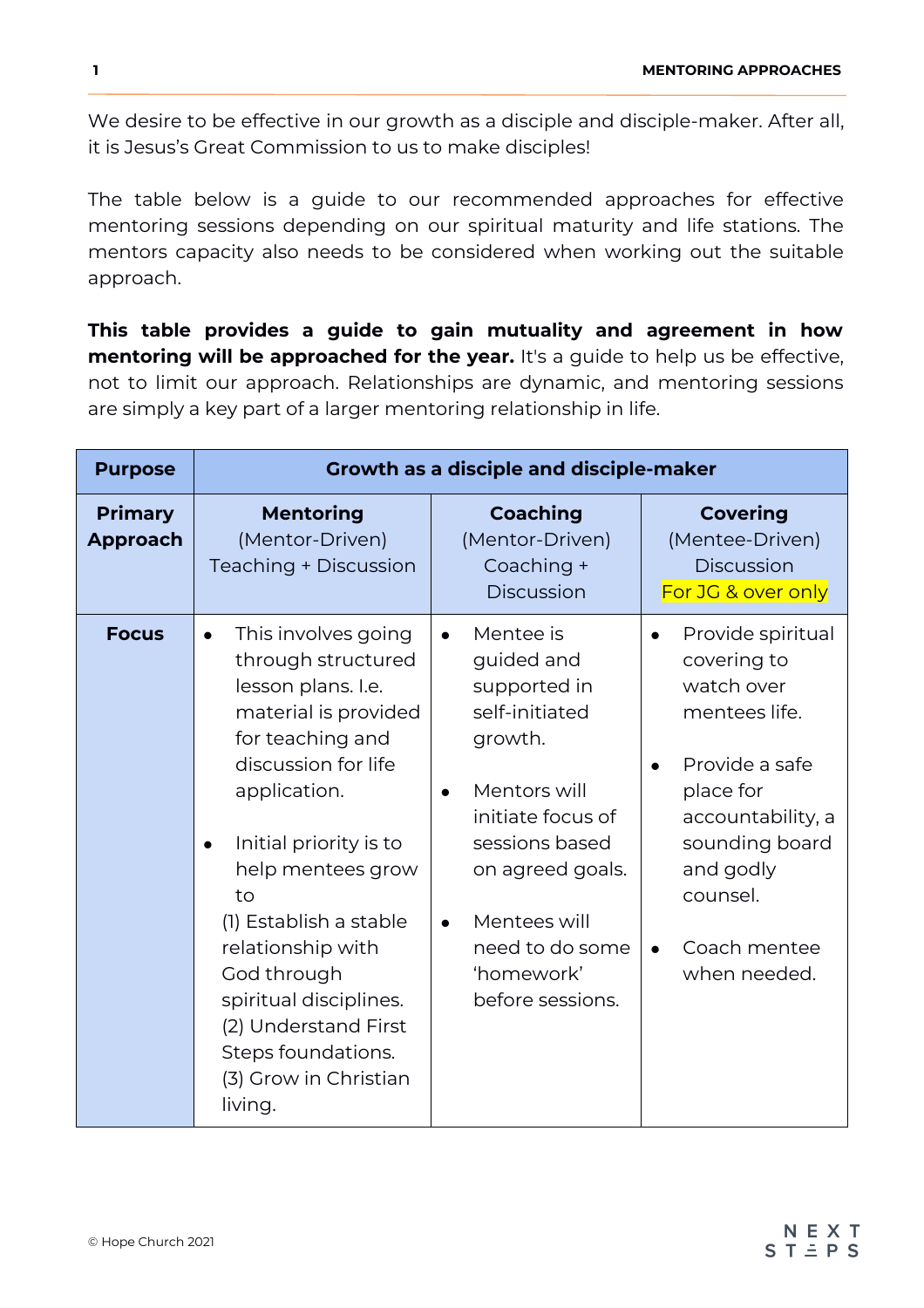| <b>Suitability</b>                                | Suitability varies based on individuals maturity & life stations.<br>Mentors capacity & number of mentees also need to be considered<br>when setting expectations.                                                                                                                                                                            |                                                                                                                                                                                                                                                                  |                                                                                                                                                                                                                                                               |  |  |
|---------------------------------------------------|-----------------------------------------------------------------------------------------------------------------------------------------------------------------------------------------------------------------------------------------------------------------------------------------------------------------------------------------------|------------------------------------------------------------------------------------------------------------------------------------------------------------------------------------------------------------------------------------------------------------------|---------------------------------------------------------------------------------------------------------------------------------------------------------------------------------------------------------------------------------------------------------------|--|--|
| <b>Spiritual</b><br>& Ministry<br><b>Maturity</b> | New and young<br>$\bullet$<br>believers (in faith,<br>maturity and<br>ministry).<br>More help and<br>$\bullet$<br>guidance<br>required to grow<br>and to<br>understand God's<br>Word.<br>More care and<br>$\bullet$<br>attention<br>required to grow<br>stable and well-<br>rounded in their<br>faith, biblical<br>knowledge and<br>ministry. | Believers who are<br>able to feed<br>themselves well.<br>Learning to chew<br>$\bullet$<br>and process<br>God's Word for<br>their lives well.<br>Reasonably<br>$\bullet$<br>stable and well-<br>rounded in their<br>faith, biblical<br>knowledge and<br>ministry. | Believers who<br>are growing well<br>on their own<br>accord.<br>Able to chew on<br>$\bullet$<br>God's Word and<br>process well on<br>their own.<br>Stable, grounded<br>and able to stay<br>on the 'narrow<br>path' with self-<br>initiated<br>accountability. |  |  |
| <b>Season of</b><br>mentee                        | 1-4 years of active<br>$\bullet$<br>personal<br>discipleship.<br>Roughly<br>$\bullet$<br>RV/M/JG/LGL (or<br>similar spiritual<br>maturity in life<br>not limited to<br>ministry).                                                                                                                                                             | >2 years of active<br>$\bullet$<br>personal<br>discipleship.<br>Roughly<br>$\bullet$<br>LGL/UL/SDL (or<br>similar spiritual<br>maturity in life<br>not limited to<br>ministry).                                                                                  | >5 years of active<br>$\bullet$<br>personal<br>discipleship.<br>Leaders and JG<br>$\bullet$<br>only.                                                                                                                                                          |  |  |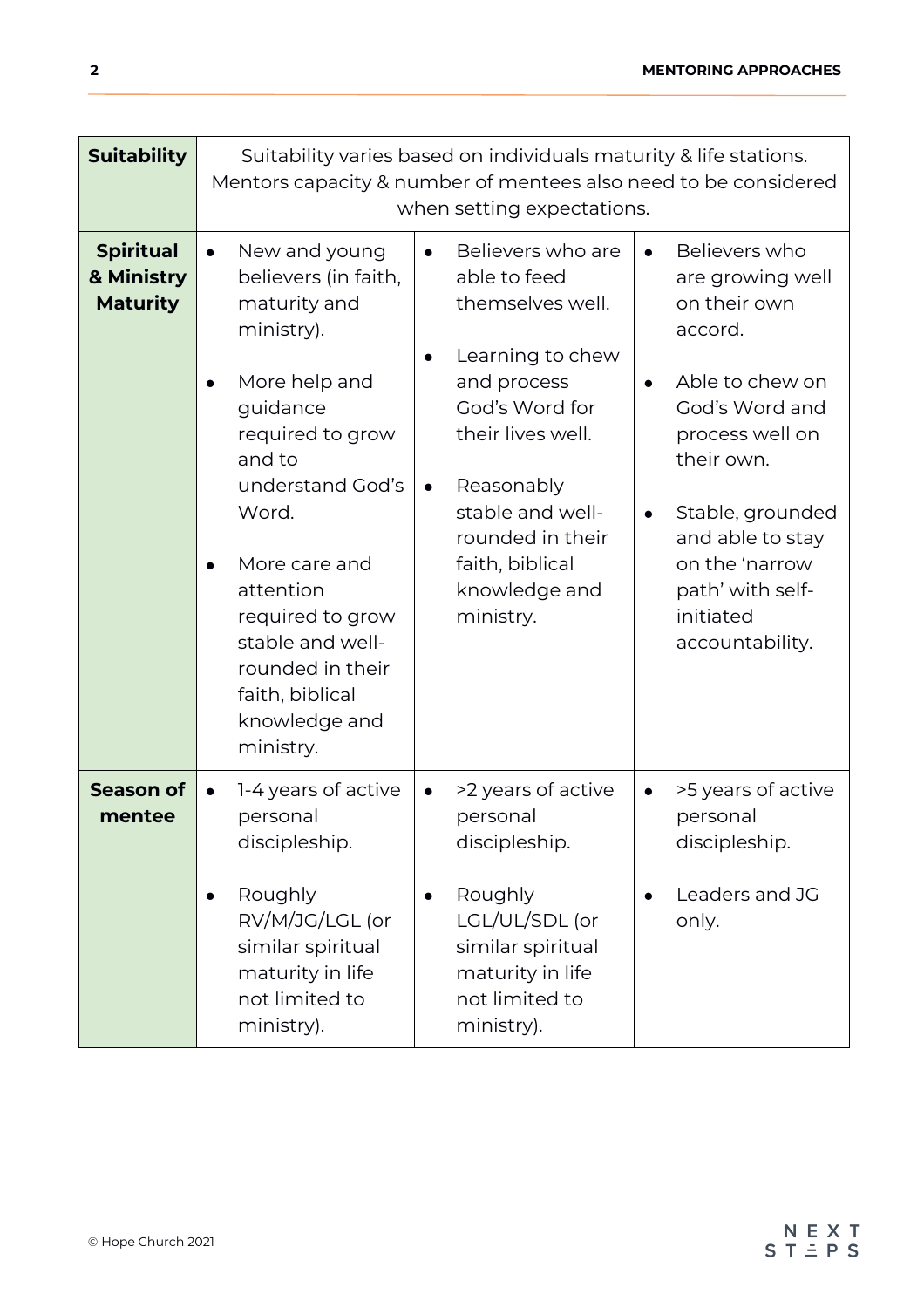| <b>Sessions</b>                                    | Recommended time: 1-2 hours                  |                                               |                                               |
|----------------------------------------------------|----------------------------------------------|-----------------------------------------------|-----------------------------------------------|
| <b>Post</b><br><b>Secondary</b><br><b>Students</b> | Effective: weekly<br>Baseline: 1/1 month     | Effective: 1/1 month<br>Baseline: 1/2 months  | Effective: 1/2 months<br>Baseline: 1/6 months |
| <b>Working</b><br><b>Adults</b>                    | Effective: 2/1 month<br>Baseline: 1/1 month  | Effective: 1/1 month<br>Baseline: 1/2 months  |                                               |
| <b>Family</b>                                      | Effective: 1/1 month<br>Baseline: 1/2 months | Effective: 1/2 months<br>Baseline: 1/3 months |                                               |

## **Mentoring Session Frequency**

Effective to baseline is a range to keep our mentoring effective. The baseline allows for room for flexibility for the mentor's and mentee's capacity.

**Effective** - What would be an ideal frequency for effective mentoring sessions at each life station.

**Baseline** - What would be the minimum frequency for mentoring sessions. Anything below the baseline, would be considered not mentoring or highly ineffective mentoring.

## **Mentoring Sessions**

Mentoring Sessions should be 1-on-1 as much as possible, but we can have group mentorings in the mix.

**1-on-1s** are always more effective for personal discipleship, to go deeper in relationships and in discussion. It allows a safe space for vulnerability and accountability.

**Groups** can be effective for teaching God's Word, but definitely ineffective for personal coaching.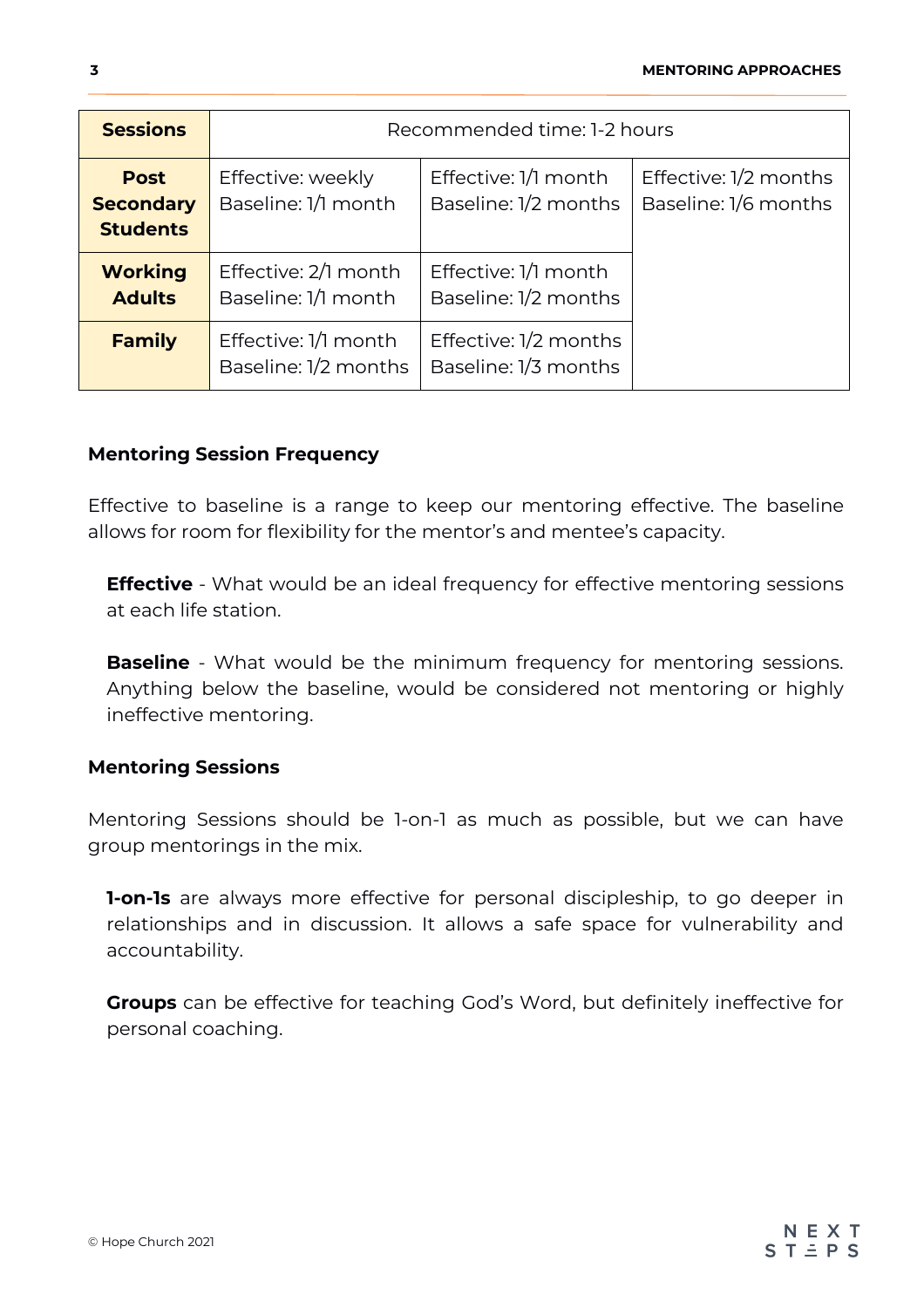## **Mentors & Mentees Responsibility**

For mentoring relationships to thrive, there needs to be mutuality and an intentional investment from both the mentor and mentee.

|                                         | <b>Mentoring</b>                                                                                                                                                                                                                                   | <b>Coaching</b> |                        | <b>Covering</b>                                                     |
|-----------------------------------------|----------------------------------------------------------------------------------------------------------------------------------------------------------------------------------------------------------------------------------------------------|-----------------|------------------------|---------------------------------------------------------------------|
| <b>Mentors</b><br><b>Responsibility</b> | Teach/coach - Based on<br>$\bullet$<br>focuses above and goals<br>agreed on.<br>Relate - Invest into the<br>relationship.<br>Impartation - Be a life example<br>of a disciple of Jesus.<br>Motivate - Encourage, inspire,<br>challenge to grow and |                 | $\bullet$<br>$\bullet$ | Teach/coach (if<br>needed).<br>Relate.<br>Impartation.<br>Motivate. |
| <b>Mentees</b><br><b>Responsibility</b> | overcome.<br>Commit to meet regularly as<br>$\bullet$                                                                                                                                                                                              |                 | $\bullet$              | Self initiate personal<br>growth.                                   |
|                                         | agreed.<br>Relate. Be willing to be<br>accountable and open.<br>Prepare before mentoring                                                                                                                                                           |                 | $\bullet$              | Initiate<br>accountability and<br>seek counsel.                     |